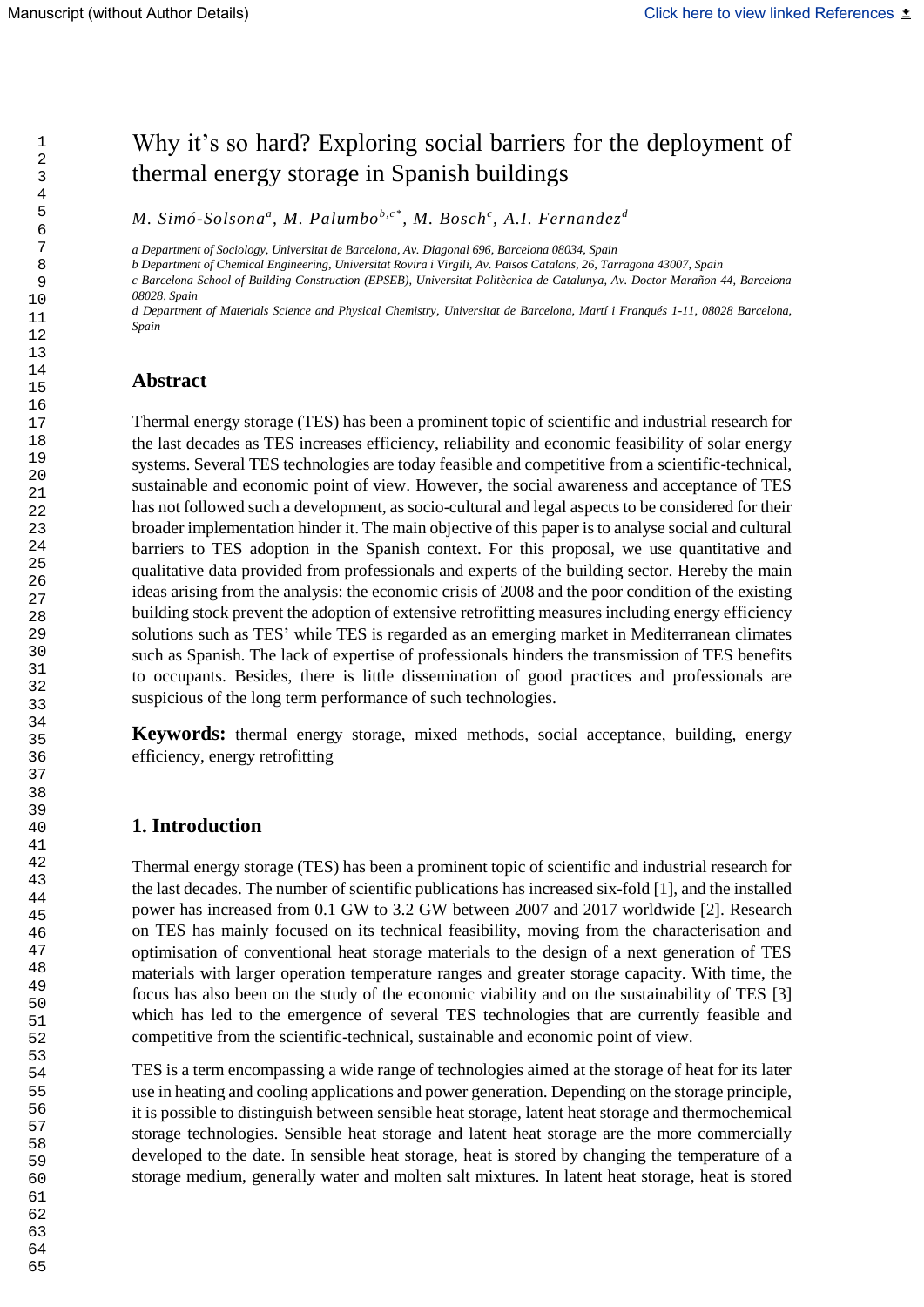through a phase transition, usually solid to liquid and vice versa. The so called phase change materials (PCM) such as paraffin or sugar alcohols are used in latent heat storage. Thermochemical heat storage has shown a higher potential for storage density, but further research is needed to demonstrate its feasibility [1].

The main feature of TES lies in that it can provide flexibility to solar energy systems by overcoming discordances in time, temperature, power or location between energy production and use. This improves both efficiency and reliability of such systems, leading to a significant reduction of costs and environmental impacts. This is true for both PV and thermal distributed solar energy production, as energy in buildings is mainly used in the form of heat. Although PV systems can be coupled to electric batteries, current technologies lie in scarce raw materials and involve high investment and environmental costs, which makes TES an attractive alternative. According to IRENA's last report [4], TES technologies and systems with different operational temperatures and requirements can meet a range of needs in the buildings sector. This is why TES is regarded as a key element in the energy transition towards renewable sources [5,6]. TES has also been proved to significantly reduce the energy demand of buildings if properly incorporated within building components such as walls, windows or slabs. This application is attractive as the building sector is currently responsible for 36% of global final energy consumption and nearly  $40\%$  of total direct and indirect  $CO<sub>2</sub>$  emissions and has a great potential for energy demand reduction [7]. These figures are a bit lower in Spain (about 20% of final energy consumption is due to buildings), but are rapidly increasing according to the predictions of the Institute for the Diversification and Saving of Energy (IDAE) [8]. This clearly underlines the relevance of introducing technologies such as TES for Spanish economy, highly dependent from external energetic sources. In consequence, construction sector has a key role in this challenge.

Although a wide range of TES technologies for buildings exist, these can be classified into two main groups, namely active storage systems and passive storage systems. Active storage systems require an energy input to force convection heat transfer. In turn, in passive storage, solar radiation, natural convection or temperature difference provide convection heat transfer. Active TES can be integrated in the core of the building (e.g. thermally activated floors and walls, where thermal energy is transferred to a slab or wall with high thermal mass -usually using water as transferring element- where heat is stored for some time -minutes or hours- before being emitted to the indoor environment), in the building envelope (e.g. suspended ceilings) or, in HVAC systems (either in ducts, in air-handling units or in other parts of the system) or in photovoltaic (PV) systems [9]. Passive TES, in turn, occursin massive walls and floors built using high thermal mass materials (such as earth, stone or concrete); in solar walls (such as Trombe wall or solar water wall); or in building components incorporating phase change materials (PCM), either inside the material or in its porous structure, or as a separate layer in the construction solution [10]. In turn, it is possible to distinguish three groups TES technologies on the basis of their maturity: traditional technologies, which have been used in traditional architecture systems, such as massive walls, modern but mature technologies (e.g. Trombe wall) and innovative or unproven systems (such as PCM). The first are mostly passive systems while active systems are usually modern and innovative solutions.

Moreover, depending on the needs, TES for building applications can be sized for short periods (hours) to seasonal storage and in a range of scales, from domestic to local and territorial [9]. Examples of domestic set-ups are phase-change materials incorporated in building components as paints or facades, while water tanks for seasonal heat storage are an example of macro-scale TES systems. For more detailed information on these technologies see [9,10].

Despite the scientific and technological development of TES and its forefront mentioned advantages, its market penetration is not as widespread as it might be expected. According to the DOE Global Energy Storage Database, the global operational TES capacity at the time of this

64 65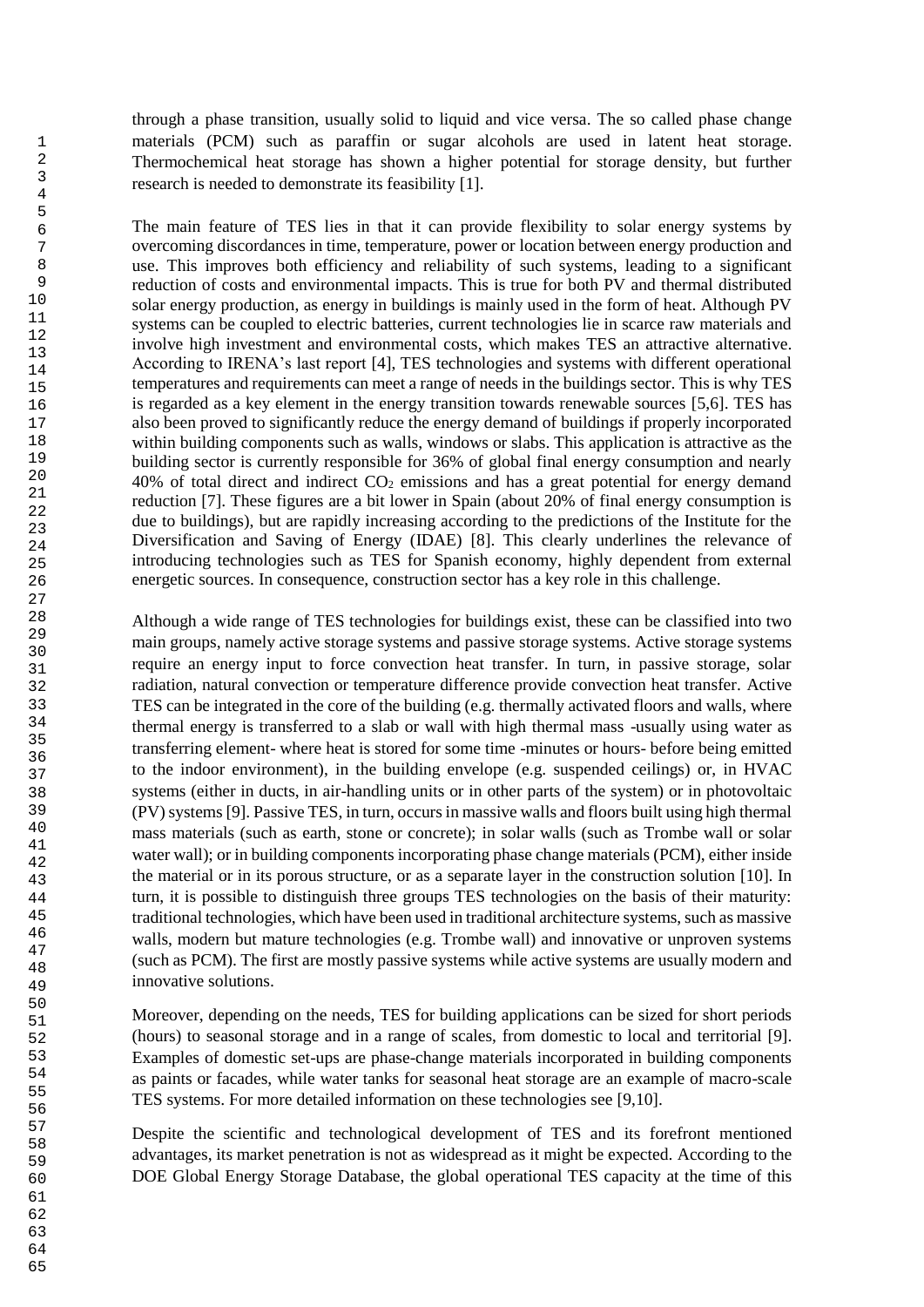writing is only the 1.9% of the total world energy storage capacity. Spain is the country with a larger implementation of TES, followed by US and India, but still with a modest share of 14% of the total energy storage capacity of the country, which is estimated in 8.1 GW [2].

This mismatch between technology development and actual implementation of TES may be explained by socio-cultural factors. The analysis of socio-cultural and legal aspects influencing social acceptance of TES has been overlooked to date despite the fact that several works have pointed out its importance to boost its further implementation in the building sector [11–14]. Neglecting this aspect in energy system change strategies can lead to misguiding of policy making and practice and to a further resistance towards the assimilation of new technologies. Research has reported behavioural aspects such as the "rebound effect" [15,16] which can reduce the benefits of energy efficient interventions up to 30% if not taken into account from early stages of design. As the rebound-effect may cause demand shifting or amplifies the original system peak, the design of the TES system with the adequate control may mitigate it.

D'Oca et al. [14] analysed the outcomes of several EU funded projects dealing with energy retrofitting of buildings. The authors identified technical, financial and social barriers that explain why, despite the efforts made, only 1% of the EU existing building stock has been energy retrofitted to the date. These barriers were identified thanks to the outcomes of a focus group joining several stakeholders that took place at the Sustainable Places Conference 2018. Among the social barriers identified are (1) complex decision-making processes; (2) misunderstanding between residents; (3) disturbances during the site works; (4) limited awareness on energy and non-energy benefits; and (5) poor communication between stakeholders. The authors pointed out the need to create a demand from the market and the project level to boost investment in building renovation. In this vein, other studies also pointed out an "information deficit" and the "not in my back yard" position as important social barriers for energy system change strategies [17,18].

Devine-Wright et al. [13] suggested an interdisciplinary methodology for the analysis of social acceptance of energy storage taking into account the role of the diverse actors at local, national and international scale. Authors stress the significant role played by belief systems from key actors, in our case, practitioners, to understand and argue social acceptance in renewable energy storage solutions. Their approach followed the triple dimension of social acceptance proposed by Wüstenhagen et al. [19] (that is governance and regulation, markets and innovation and sociocultural and public acceptance aspects) but put more emphasis on the analysis of the interrelations between the stakeholders at different geographical scales.

Hu et al. [15] conducted an online survey on about 5.000 households in China to investigate, among others, the awareness and reaction of end users to existing energy efficiency policies. The survey revealed that energy efficiency behaviour and awareness is shaped mainly by what users have learned from their academic and professional environments and from their traditional energy-saving habits. It is remarkable that these factors were found to be more influential than economic concerns.

The main objective of this paper is to identify existing barriers, especially social, hindering the implementation of TES in buildings. The authors' hypothesis is that having such a diagnosis should help to define paths to overcome these limitations and boost the widespread use of TES in buildings. In Section 2 we describe the quantitative survey and the focus group designed to gather quantitative and qualitative information from stakeholders related to TES. In Section 3 the penetration of TES in the Spanish building sector is discussed, while in Section 4 we outline the main barriers to a wide adoption of TES. Finally, the conclusions resulting from the field work are presented in Section 5.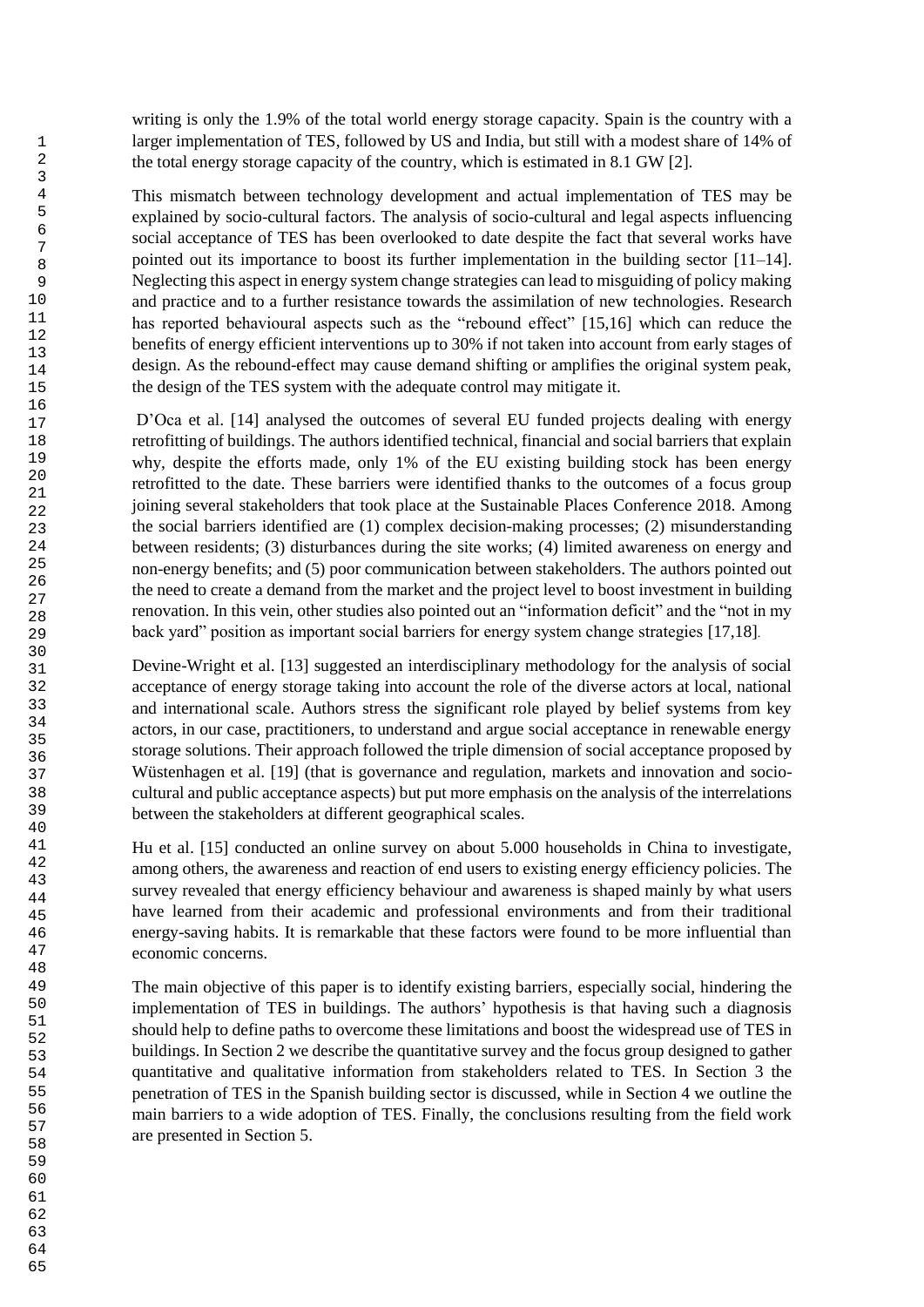## **2. Methodology**

Aiming at the identification of social barriers of TES, we undertook a mixed perspective. From one hand, a quantitative survey among the professionals of the building sector, specially building engineers and architects, which are the decision makers regarding the energy strategies implemented in buildings. From the other hand, a focus group involving experts from the private and public sector, representatives of professional associations and teaching institutions. The analysis was limited to the region of Catalonia, Spain.

We designed a web-based questionnaire to collect the experience of professionals in the building sector on the use of TES (see Table A1 in the Annex). The focus was put on finding out the main barriers for implementation of TES among the professionals in the building industry. The questionnaire was carried out on-line and distributed through the communication channels of professional associations in Catalonia (CAATEEB and COAC)<sup>1</sup> from May to October 2018. The snowball sampling method implemented took advantage of the existing networks within the sector, aiming at any participant regardless their professional role or position [20]. The survey was divided into three sets of questions. The first was aimed at the collection of data showing what the general awareness in TES technologies was, and building energy efficiency of the respondents. In the central part, professionals were asked about their personal experience regarding the use of TES, thermal insulation and other available technologies for the energy efficiency of buildings. Special emphasis was made on energy retrofitting as this was the main activity for most professionals in Spain after the economic downturn that severely hit the sector in 2008 [21]. The final part was focused on getting some demographic information of the respondents such as age, professional profile or educational background to construct a sociodemographic of the sample.

In order to complement the quantitative perspective, a focus group was organised. This participatory method from qualitative approach is suitable to discuss new fields and gain insights through the reactions from interpersonal dynamics identify reactions from each participant [22]. It took place on the  $14<sup>th</sup>$  March 2019 and gathered together eight practitioners with distinct profiles and contrasted experience on TES and building energy performance. The discussion was organised in three major parts (see Table A2 in the Annex): a) Energy refurbishment policies. In this block, the discussion was focused on identifying barriers to the implementation of building energy refurbishment policies as well as unravelling the reasons behind the scarcity of energy rehabilitations undertaken so far in Spain; b) Energy refurbishment practice. The experts where asked to share their experiences in energy refurbishment stressing common difficulties and potential improvement measures. Finally, c) Thermal energy storage (TES). In this block, the use of TES was discussed. The debate was centred on how these technologies are being assimilated by the sector, the awareness of practitioners and the factors that may prevent the widespread use of such technologies in construction. The focus group was recorded (under permission) and was transcribed literally. Content analysis was done in order to obtain relevant information following the previous identified concepts (theoretical saturation).

# **2.1. Demographic and social profile of the participants**

The survey obtained a sample of 146 respondents. Mostly of them were professionals actively practicing while 5% were retired. Most of the respondents (56%) were in a mature period of their

<sup>&</sup>lt;sup>1</sup> CAATEEB: Col·legi d'Aparelladors, Arquitectes Tècnics i Enginyers d'Edificació de Barcelona (Association of Building Engineers of Barcelona) and COAC: Col·legi d'Arquitectes de Catalunya (Catalonia Association Architects).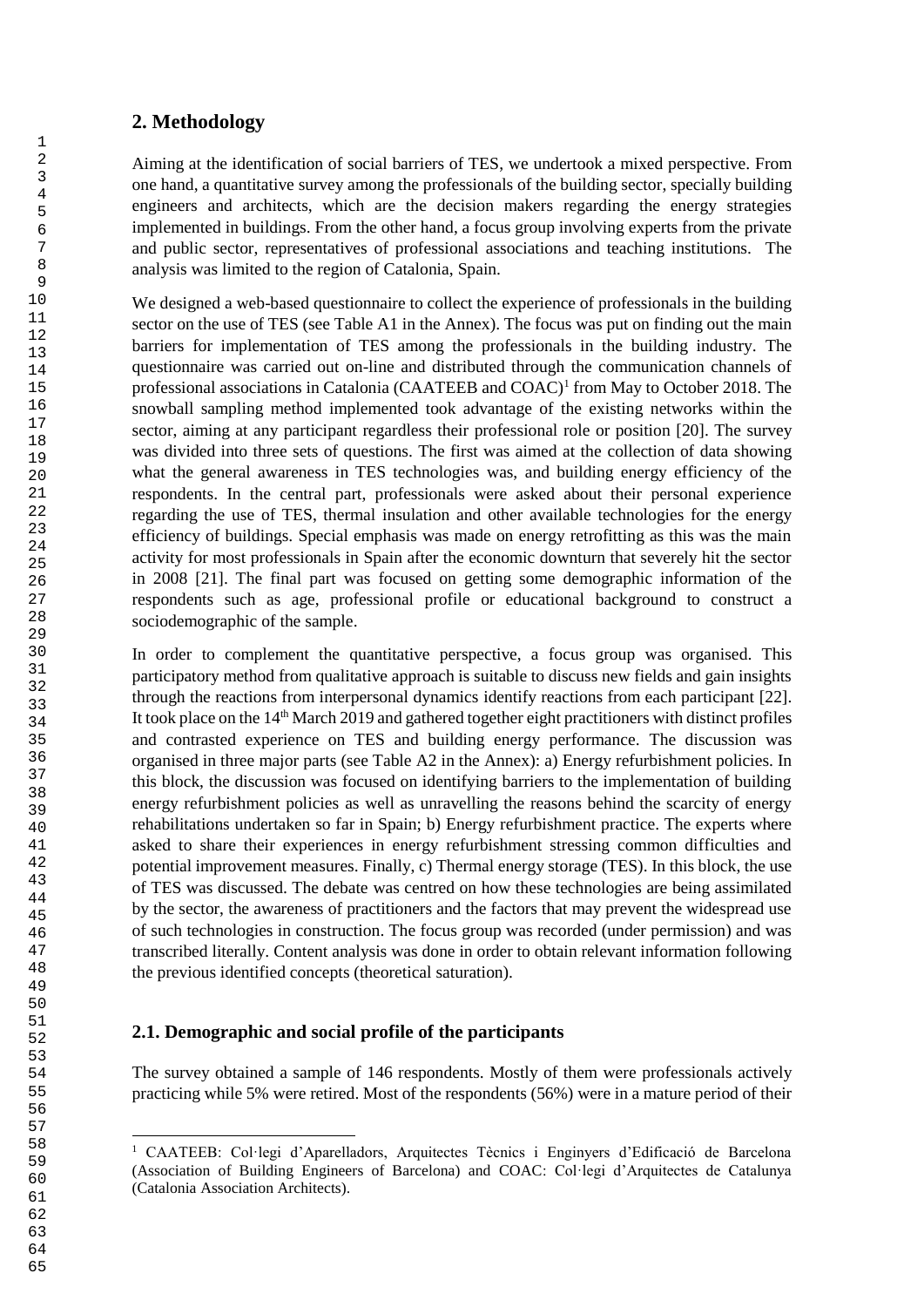professional careers (between 40 and 60 years), while young architects under the age of 30 and senior architects over the age of 60 were the populations with lower number of respondents (6% and 15% of the total respectively). Regarding their professional activity, 25% of the respondents were project designers or engineers, 20% construction managers and 11% project managers, all of them roles with responsibility regarding the definition of the energy efficiency strategies in buildings. We found that 14% of the respondents were from academia or gave courses in training institutions, which doubles the Spanish ratio among architects (7%) [23].

From the point of view of the background training and specialization it was found that most of the respondents were experts or had a high awareness in issues related to energy efficiency of buildings. The majority of them (76%) declared to have been following some kind of training related with this issue, a percentage much higher than the Spanish average (37%) [23]. This is probably due to the fact that professionals already interested in this topic were more motivated to take the survey.

Participants of the focus group are eight practitioners with distinct profiles were chosen for their level of knowledge and contrasted experience on TES and building energy performance, and do necessarily represent the overall population of stakeholders [20]. The profiles chosen were: two representatives from the professional order CAATEEB, from the technical and training areas (P1 and P2); an academic teaching at the school of architecture of Barcelona (P3); a representative from the Housing Agency of the Catalan administration (P4); a practitioner from a company specialized in facade renovation (P5); a representative of a building sustainability consulting firm (P6) and two researchers in the field of TES and energy efficiency of buildings (P7 and P8).

# **3. Penetration of TES in the construction practice**

Aiming at the evaluation of TES implementation, the focus was put on the experience from practitioners in building retrofitting rather than on new construction. This profile is predominant after the bursting of the real estate bubble in 2008, when Spanish construction sector was hit by a dramatic downturn. The number of new building licenses reduced from 96,626 in 2007 to 35,692 in 2010. As a result, building retrofitting took on greater prominence, from 25% of total building licenses (excluding demolitions) in 2007 to 46% in 2010 and 52% in 2017 [21].

The participants were asked if they had been involved in any building retrofitting project including energy upgrades in the last five years. 60% of professionals confirmed their participation in such projects, three out of five of which were in the preceding two years. The refurbished buildings were dwellings in most of the cases, mostly single-family dwellings privately owned. Public facilities corresponded to 20% of the cases. Almost all the interventions were made on buildings built before 2006, when the Spanish Building Code (CTE) entered into force, of which 52% were on buildings built before 1960.

Of the 71 energy renovations reported, 75% included thermal insulation of envelopes and window replacement. Only 12.6% of the reported refurbishments included seven or more of the intervention activities proposed in the questionnaire (see Figure1), which points out a scarcity of in-depth refurbishments. As shown in Figure 1, which shows the frequency of the most common activities in building energy refurbishment, other improvements of great impact on energy efficiency such as control of thermal bridges and control of ventilation and infiltration rates were undertaken only in 4.3% and 10.4% of the cases. The use of TES is even rarer, as it can be deduced from the fact that only 3% of the interventions included any consideration to the thermal inertia of the building. The incorporation of renewable energy sources, which commonly includes the use of thermal storage in water tanks, was found not to be any common either.

65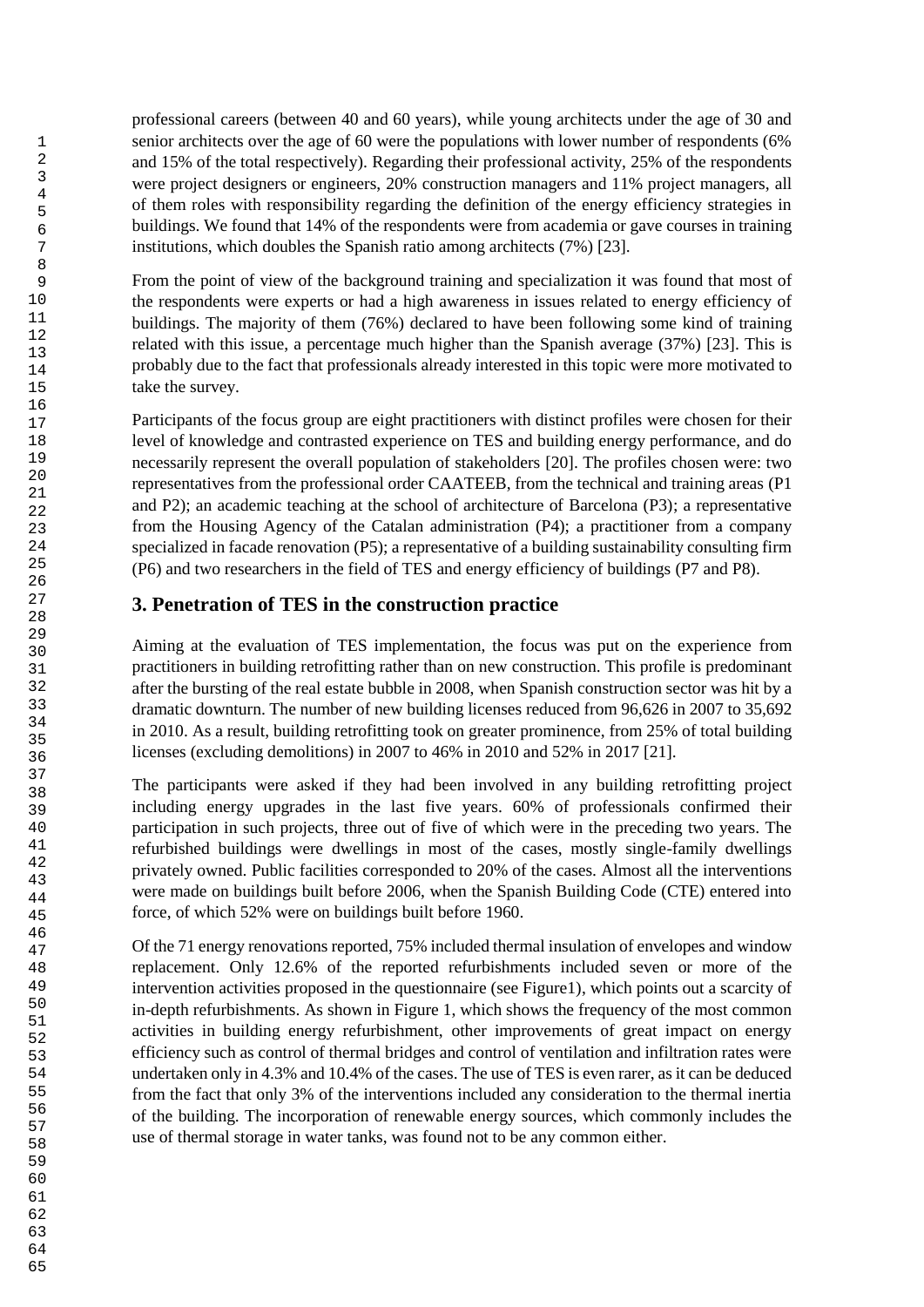

Regarding the application of TES, the professionals were asked about three specific technologies: water tanks, phase change materials and Trombe walls. The results showed that only 42% of the respondent had used water tanks in any of their projects, mainly in sanitary hot water facilities (50%) and solar energy systems (36%).

In brief, the results of the survey show that most of building energy retrofitting activities are small (mostly single-family dwellings) and limited, mostly including envelope insulation and window replacement only. Other interventions, such as control of ventilation or the use of TES, are not considered in the strategies for energy improvement. These results are aligned with the ideas raised by the focus group, in which the participants noted a low adoption of TES and, in general of building energy retrofitting in the Spanish context and pointed out some possible reasons behind this fact, which are discussed in the next section.

# **4. Barriers to TES acceptance**

The analysis of the data from the focus group led to the identification of two groups of barriers. A first group referred to TES technologies but also to other technologies that also aim at the energy performance of buildings, but are not based in TES. A second group was specific for technologies based on TES. The first are depicted in sub-section 4.1 and the second in 4.2.

Notice that TES is a generic term that clusters various types of technologies, from PCMs in plaster panels to water tanks in solar energy systems. The barriers presented may apply in some of the cases but not the others. For instance, a technical barrier highlighted was the large space demanded by these technologies. This is true for water tanks or walls with high inertia, but obviously not for plaster panels incorporating PCMs.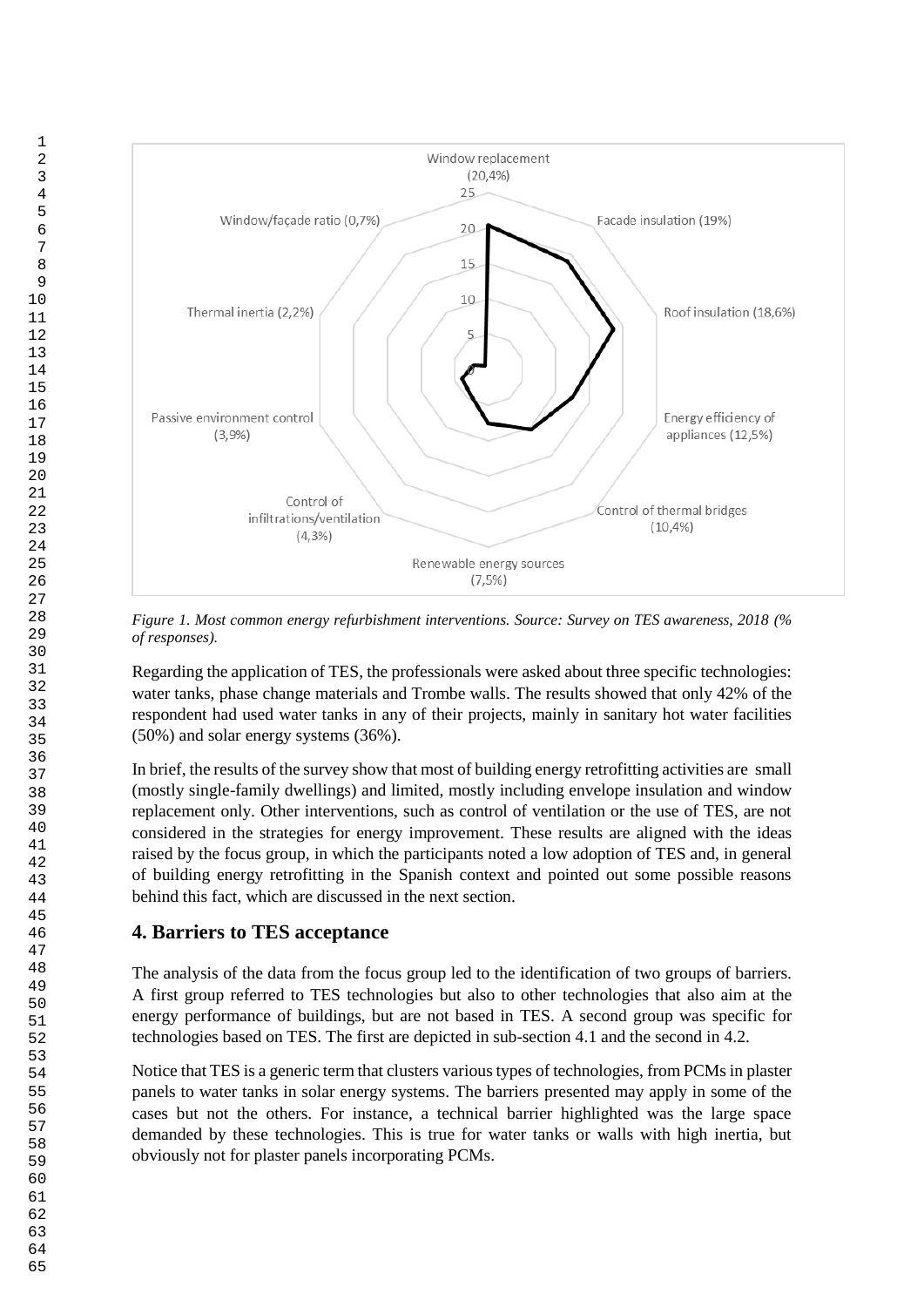#### **4.1. General barriers for technologies aiming at energy efficiency of buildings**

Several barriers to the widespread adoption of energy efficiency technologies (EET) were identified during the focus group. These were clustered into three groups: economic, technical and social barriers (see Figure 2). This clustering is proposed by the authors based on the results of the field work and adapting the classifications proposed by Devine-Wright et. al. [13] and Wustenhagen et al. [19]. Notice that although the focus of this research was on social barriers, economic and technical barriers were also included for contextualization and to provide an integral approach to the complexity of the object of study. In turn, social barriers were grouped into three levels according to the degree of proximity to the occupants, which were considered as final beneficiaries of EETs: contextual, regulatory and project level. The contextual level clusters macro difficulties derived from the economic, social and structural context. The regulatory level is a meso level including barriers related with the role of the administration and other stakeholders not in direct contact with the final beneficiaries. Finally, the project level includes all barriers related to the design and construction of specific projects, which directly affect the final beneficiaries.



*Figure 2. Clusters of identified barriers for EET.*

#### 4.1.1. Economic and technical barriers

The main economic barrier mentioned was the high initial cost of the interventions, which results in long pay-back periods. According to the focus group, even if rigorous calculations on energy savings and pay-back periods can be made in the design phase, a poor construction quality control can add a considerable degree of uncertainty to such calculations, which reduces owners' willingness to put in energy retrofitting. This reluctance is reinforced in a context of economic crisis such as the one hitting Spain since 2008, which has heavily affected the construction sector. It is also more common in the case of neighbourhood communities where the need to reach an agreement between all parties often tilts the choice towards the cheapest budget.

Technical barriers, in turn, do not seem to be a main concern among the professionals as these were not highlighted in the focus group.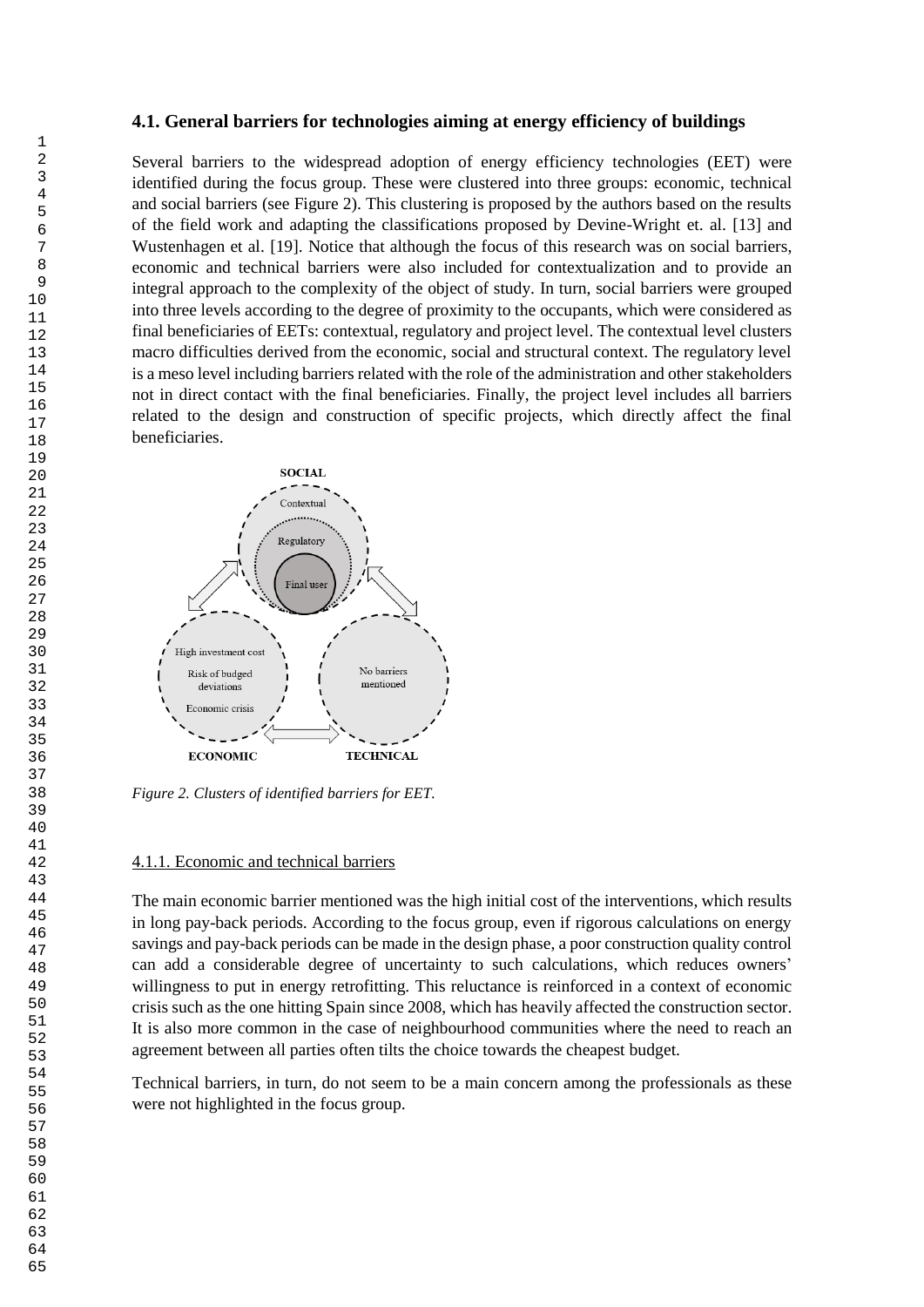### 4.1.2. Social barriers

The social barriers compiled from the discussion group are summarised in Table 1. As mentioned before, these are classified into macro, meso and micro levels according to their direct influence on final users.

*Table 1. Social barriers for Energy Efficiency Technologies (EES).*

| <b>Contextual level</b><br>a.                                                                                                              | <b>Regulatory level</b><br>b.                                                                                                                                 | c. Project level                                                                                                                                   |
|--------------------------------------------------------------------------------------------------------------------------------------------|---------------------------------------------------------------------------------------------------------------------------------------------------------------|----------------------------------------------------------------------------------------------------------------------------------------------------|
| <b>Ownership type.</b> Tenure is<br>strengthened against rent which<br>hinders coordinated<br>interventions                                | <b>Confusing regulation and</b><br>unclear objectives. Generating<br>confusion among professionals<br>in the sector.                                          | Need of an integral approach.<br>Professionals need to work in<br>multidisciplinary teams to deal<br>with complexity.                              |
| Economic recession (2008).<br>Occupants and landlords adopt<br>more conservative attitudes.<br>Public funding support is<br>constricted.   | <b>Poor coordination between</b><br>administrations. Hinders a<br>holistic view of the<br>stakeholders.                                                       | Not a prime concern. Energy<br>efficiency and associated<br>technology is not a priority for<br>the stakeholders in the<br>construction sector.    |
| <b>Building stock ancient and</b><br>poorly maintained. Addressing<br>structural and safety<br>interventions is regarded as a<br>priority. | Regulations not adapted to the<br>context. They are directly<br>transposed from European<br>directives without any debate on<br>the contextual specificities. | Lack of knowledge. The<br>awareness of the key actors<br>(promotors, practitioners and<br>administration) on building<br>energy efficiency is low. |
|                                                                                                                                            | <b>Lack of awareness.</b> Lack of a<br>clear commitment to improve<br>the energy efficiency of the<br>building stock.                                         | Poor motivation. Key actors<br>are not convinced and are not<br>encouraged to promote energy<br>efficiency of buildings.                           |

### **a. Contextual level: the influence of Spanish tenure system**

One of the cited barriers in the contextual level was the Spanish tenure system, in which users are encouraged to own rather than to rent their homes. This hinders the possibility of a coordinated intervention in the existing stock. In multi-family dwellings, it is often challenging for the communities of neighbours to coordinate interventions. The intervention in common areas, the ownership of which is shared, is not regarded as an individual priority. Administration only manages public housing, which represents in Spain less than the 2.5% of the dwellings [24]. Stablishing a minimum consensus is the first step and it is probably the most challenging one for the communities.

Another added contextual factor was also considered: the influence of the economic recession that took place in 2008. Since then, the investment in building retrofitting has been dramatically reduced. In such context, only the most urgent structural deficiencies are addressed due to budget constraints and the lack of subsidies offered by the administrations. Energy efficiency retrofitting measures are set aside, as they are not considered essential.

*(...) Energy refurbishment is a very small part of our list of works (…) I wonder if it's due to a lack of awareness in the communities, obviously we come out from a time of crisis which has done much harm in the type of works undertaken in retrofitting and refurbishment. (...) The fact of going only minimums has made it hard to envisage these kinds of refurbishments, which are very expansive, of considerable cost, when it comes to existing buildings. (P5)*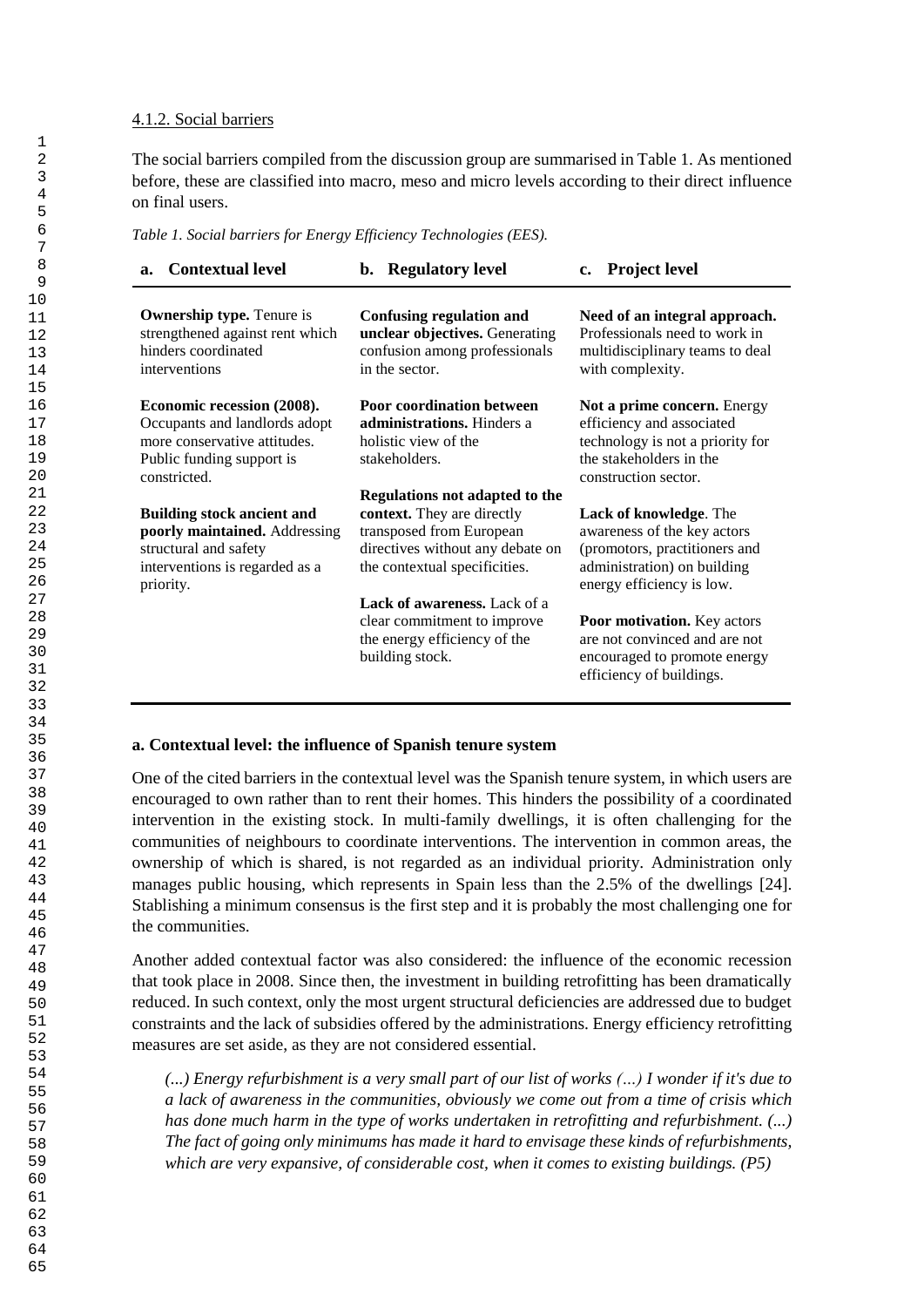To this economic context must be added the fact that the existing building stock, both public and private, present severe structural and safety deficits that need to be addressed. While this could be an opportunity for EET, the reality is that refurbishments are done only when the need is urgent and often EET do not fit in the budget.

*What the Agency is doing now,* (refers to the Housing Agency of the Generalitat de Catalunya) *besides making housing policy, is promoting rehabilitation through the ITs, technical inspections* (of buildings)*. They are aimed at urgent cases or buildings aged over 40. Raising issues of energy rehabilitation there I think is complicated, because communities of neighbours have a lot of work to do in agreeing to repair the damage they have and the pathologies showing up after 40 years. (P4)*

### **b. Regulatory level: drawing a confusing scenario/background**

This intermediate level refers to the role of administrations and other stakeholders that react to the contextual effects and, with their actions (generally regulatory), generate an effect on the final users. Four major barriers were found at this level, interacting with each other: (1) confusing regulation and unclear objectives; (2) poor coordination between administrations, (3) a regulation body not adapted to the context and (4) lack of awareness of the importance of building energy retrofitting.

According to the focus group, Spanish professionals have to deal with a confusing regulation framework arising from a refurbishment policy with unclear objectives. This condition was also mentioned by Wüsternhagen et al. [19] when analysing other contexts, and it is mostly due to the existence of many administration bodies with competencies in the energy retrofitting sector. The diverse levels of administrations concerned (local, autonomic and national) are poorly coordinated and communicate ineffectively, which hinders the implementation of comprehensive energy efficient measures.

*(...) Then a further issue that we should be clear about our country: is the level of segmentation of administrations which makes it very difficult to know who it who, who has said what, where the funding will come from, etc. Things are at the state level, others at the regional, and others at the municipal... this is tricky. Above all with regard to a key issue: financing. (P2)*

Indeed, the outcomes of the survey showed that despite the high cost of energy retrofitting, public financial support was asked in only 25% of the cases reported, from which the half where finally granted.

Professionals also miss a clear regulation adapted to the Mediterranean context. They claim that the models of Northern Europe should not be directly adopted, as the climatic and cultural conditions differ. At the same time, a clear role is called for from the administrations, which should clearly establish the goals to be achieved. In addition, a greater dissemination of the best practices is requested, as a complement of the existing regulatory frame.

*You talk about consciousness at the bottom, but what about the top? Are energy refurbishment policies clear? Which ones are they? They're not clear indeed. Let me explain. First, if we focus on Catalonia and look at the Energy Plan or the National Energy Transition Agreement ... I do not know yet what the priority is: is it mobility? Energy rehabilitation? I see that they talk about many things, in the Energy Plan for Catalonia for example, it describes what happening in England and what Shell says, but*  what about we want, in our framework, which is the Mediterranean and is so different *from Northern Europe? I have no idea. Then we will have to talk about how we have to do it. But if we are not clear about the What first, we will hardly discuss the How. (P2)*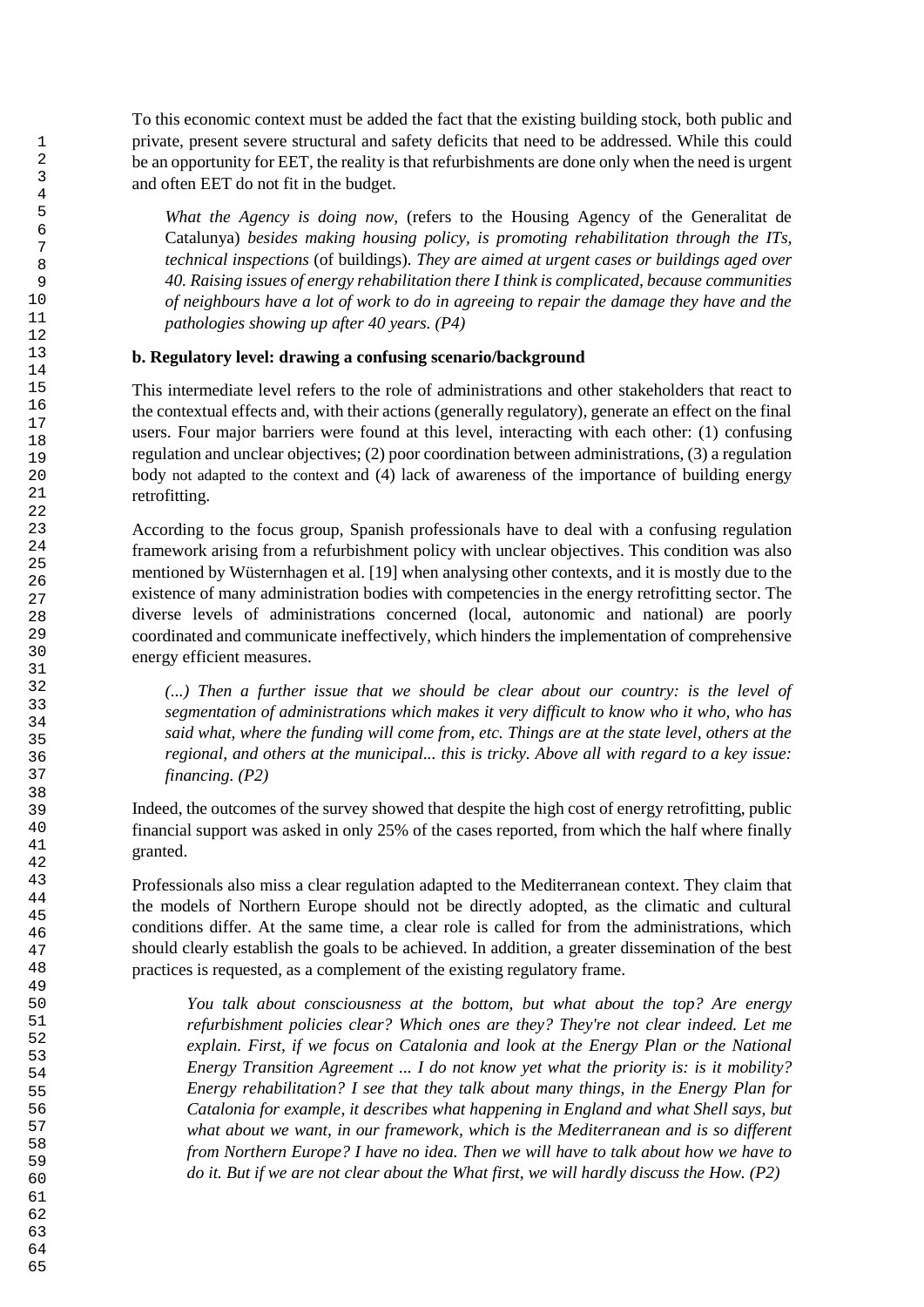The forefront mentioned elements add to a lack of awareness at the administration level. This lack of awareness is reflected in uncomprehensive priorities and regulations non adapted to the contextual needs. This leads to a lack of clear commitment to energy sustainability of buildings.

### **c. Project level: not a prime concern**

Barriers observed at the project level can be organized in two groups: at the side of practitioners, a lack of holistic viewpoint, as well as a lack of building maintenance and management planning were highlighted. Deficits in training on how to raise awareness on energy innovations were also mentioned. At the level of occupants, the main barrier noticed was the fact that energy efficiency is not considered a priority. Finally, lack of awareness was common to both groups and results in poor motivation.

The discussion group pointed out the need of multidisciplinary teams capable to deal with the complexity that energy retrofitting interventions demand. Contributions from multiple disciplines allow for more efficient projects where all kind of aspects, not just the technical ones, are taken into account:

*(...) I think that one of the barriers identified is that energy refurbishment needs multidisciplinary teams. If we each stay in our own field, it is hard to overcome it (*referring to energy efficient interventions)*. Since the funding is so high, you need to have bankers on your team. (P4)*

This lack of integral vision has a direct impact on the end users. Often their needs in terms of how they will use the building are ignored and so is the management of the building after the intervention:

*(…) one of the most important points related to motivation or awareness is that not enough thought is given to the ones that will manage the building. (P2)*

The above mentioned aspects are related to a further challenge: benefits of undertaking energy upgrades, which includes energy and economic savings but also improved thermal comfort, are not effectively passed from the experts and practitioner s to the owners, which is key in raising social awareness. As a result, owners often disregard energy efficiency interventions compared to other upgrades considered of higher priority, namely reparations and maintenance.

*Currently no-one shows them [referring to occupants]: if we do so, what will you save? In the short term? In the long term? We are not trained to do this. According to my experience, neither the project managers nor the construction companies. Then, when it comes to works, it is nowadays hard to apply. You may do an ETICS and little else. (P5)*

Two other closely related barriers where brought up: the general lack of awareness and the lack of motivation of both practitioners and occupants. This idea is reinforced by the results yielded in the survey. It is not only a shared vision (74% of the respondents believe that the building sector does not give priority or is neutral to issues related to energy efficiency), but also an attitude in the daily practice of most of the respondents.

For example, when respondents were asked about what are and how they select the insulation materials for their projects, in most cases environmental aspects lag far behind technical aspects. Polystyrene and mineral wool are the insulators most commonly installed and are also the most commonly recommended by manufacturers and installers. When asked about the factors considered in the choice, thermal conductivity and cost were the most cited factors. In third place were fire performance (14%), durability (12%) and acoustic properties (9.3%). The respondents attached little or no attention to environmental aspects such as bio-degradability, fume or dust emissions or embodied energy of insulation materials, which fell to the bottom of the list.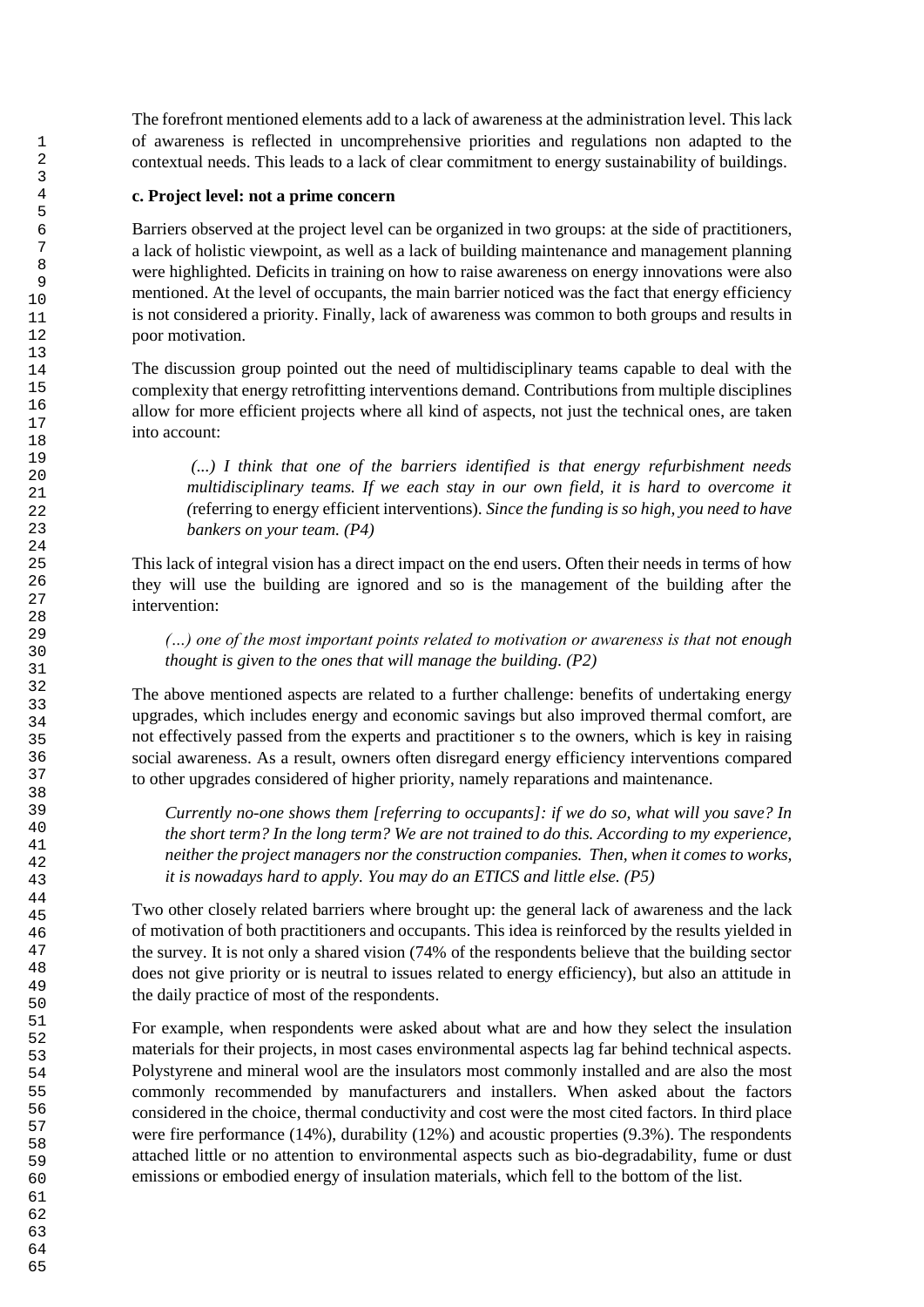This contrasts with their ideological positioning. When asked in general terms, the respondents argue that environmental aspects should be given more attention. For instance, in 68% of the cases they considered that waste disposal of building materials is a highly relevant issue that should be considered more seriously. The mismatch between the ideological positioning and the factors influencing design choices does not seem to be due to the influence of other decision makers, as the respondents claimed to be in charge of making this decision in 60% of cases. The explanation given in the focus group to this situation is a generalised poor motivation to tackle the existing challenges.

*(...) But when it comes to energy improvements in a project, my colleagues find that it is adding complexity, more work, obviously, and as it does not have immediate results, as it does not translate into a higher revenue per square meter when the work is finished, it does not make sense. And this has happened in façade interventions, window substitution, energy recovery... We had the money… (...) Therefore, I would say that we need more awareness and that the key word is motivation. (...) It is challenging: it is not training, it is not just the role of the administration or the* [lack of a] *roadmap, which I find very important; it is something more personal. (P6)*

### **4.2. Specific barriers to TES technologies**

In section 4.1 the challenges of energy efficiency interventions in buildings (including the use of TES but also other technologies) were discussed. In this section specific barriers to TES are introduced. As in the previous section, barriers are classified into three main groups: economic, technical and social (see Figure 3).



*Figure 3. Clusters of identified barriers for TES.*

#### 4.2.1. Economic and technical barriers

According to the focus group, the main barriers hindering a wider implementation of TES are related to the fact that it is incorporated in technologies that have been in the market for a short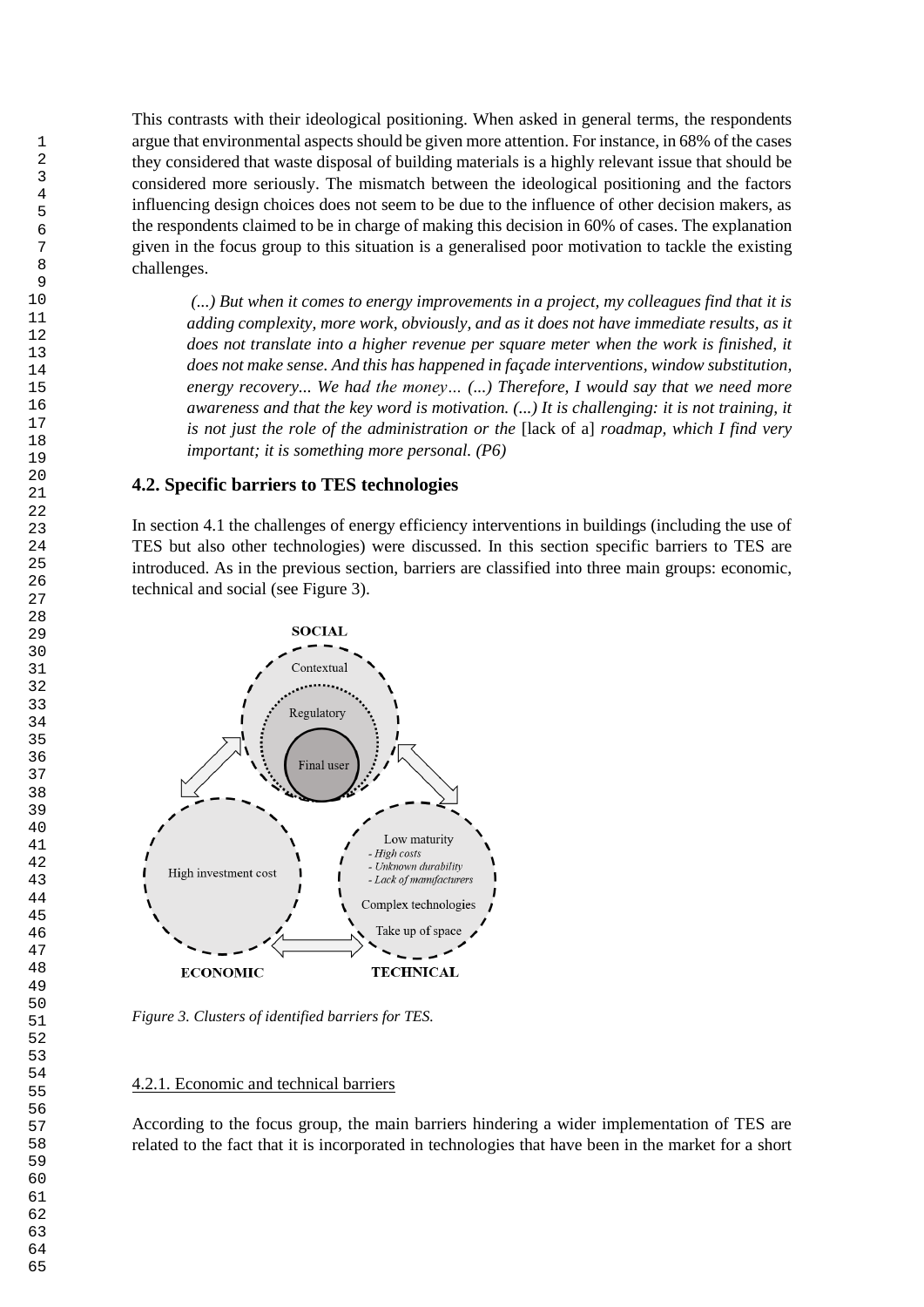time. The implications are two-fold: higher costs, due to underdeveloped economy of scale and little evidence about long-term performance and durability.

*(...) I think that we still have some way to go to deploy these options. For [thermal] storage, some studies exist, and as far as I know the issue is cost and durability (…). How many times can a material change* [phase] *before being damaged? This must be taken into account in designs too. (P3)*

Another consequence derived from an immature market was identified in the survey: the scarcity of manufacturers and distributors offering TES technologies was placed in sixth place in the list of barriers for TES, as shown in Figure 4.

From the results of the survey it is noticeable that, in contrast to what was observed for energy efficiency technologies, the technical aspects are a concern among professionals. In particular, one half of the respondents argued that the fact that TES usually takes up more space limits their implementation, especially in renovations; and more than one third highlighted complexity in design as a remarkable technical barrier for TES. These results match with the opinions expressed in the focus group, where space requirements and complexity in design were also pointed out as main technical barriers.

Experts from focus group argued that complexity is due to the fact that the performance of TES is closely related to climate conditions and must be evaluated taking into account daily and seasonal evolution of environmental conditions or the time that it takes to the building to come into operation, among others.

### 4.2.2. Social barriers

Although technical barriers mentioned above were identified as relevant impediments for the use of TES, the barrier mentioned by most of the respondents of the survey was the lack of knowledge of the practitioners. The participants were asked about the main reasons for the limited use of TES in façades (such as PCM, massive walls or Trombe walls) compared to the use of alternative technologies such as thermal insulation. The results are shown in Figure 4. Three quarters identified lack of knowledge as the main impediment. Lack of regulations and lack of demand from customers and promotors were also chosen in 34% of the cases. The same was asked in the case of roofs (that is technologies such as PCMs, rain tank roofs and green roofs) yielding similar results.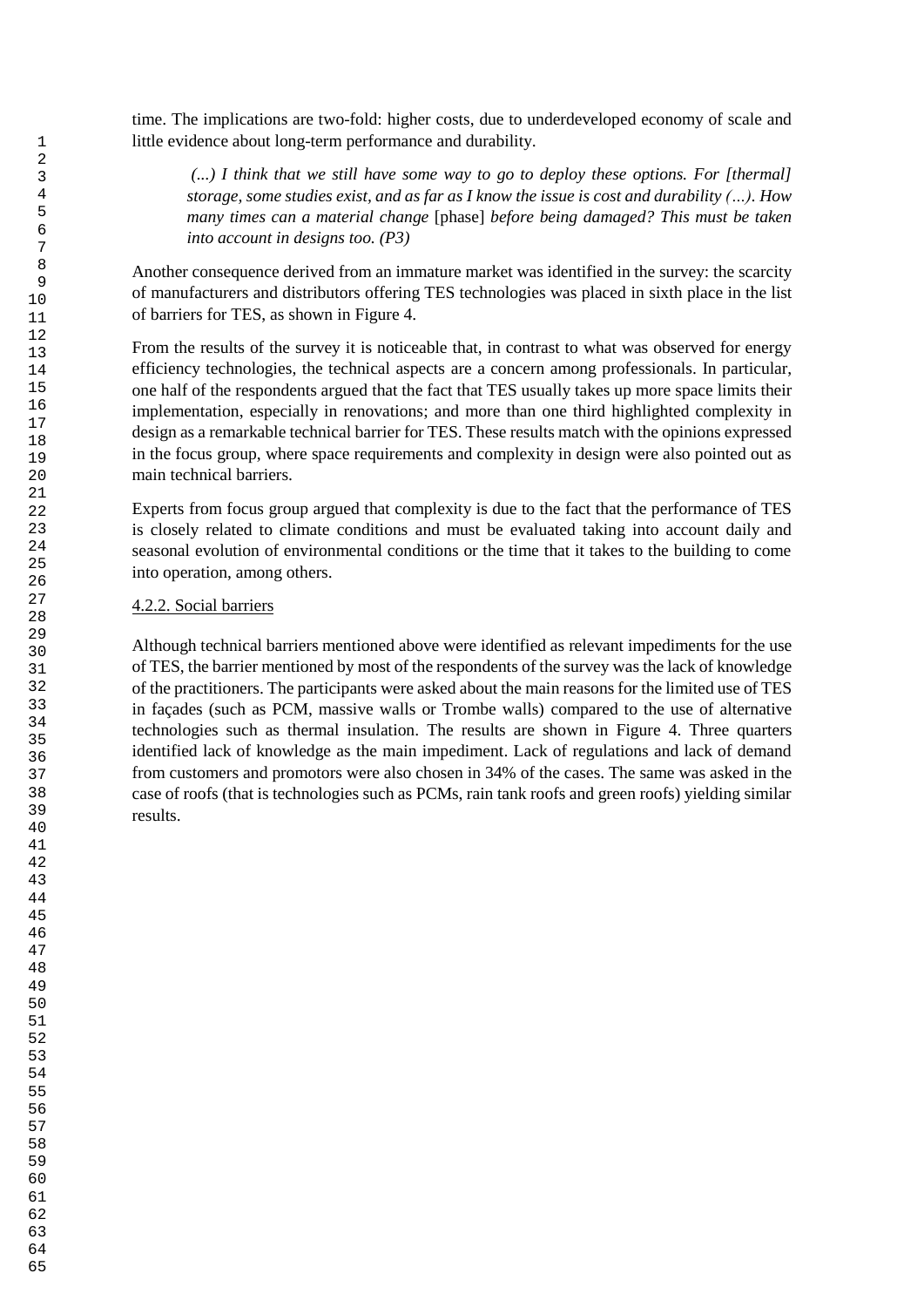

*Figure 4. Main reasons for the limited use of TES highlighted in the survey (multiple choice, percentage of responses). Barriers are clustered from left to right into economic and technical (black), social - regulatory level (dark grey) and social – project level (light grey).*

The above mentioned social barriers, together with the ones highlighted by the focus group, are clustered into three categories, as shown in Table 2.

*Table 2. Social barriers of TES*

| a. Contextual level                                                                                                                                              | <b>b.</b> Regulatory level                                                                                 | c. Project level                                                                                                                      |
|------------------------------------------------------------------------------------------------------------------------------------------------------------------|------------------------------------------------------------------------------------------------------------|---------------------------------------------------------------------------------------------------------------------------------------|
| <b>Specificity of the Spanish</b><br>climate. TES being highly<br>dependent on climatic<br>conditions, direct transposition                                      | Lack of adapted regulations.<br>TES is rarely taken into account<br>in the regulatory framework.           | Lack of technical knowledge.<br>And even loss of knowledge<br>compared to traditional building<br>practices.                          |
| of the European Directives is<br>not suitable for its development.<br>Cultural values and habits.<br>TES often require an active<br>participation of final users | Lack of tools to manage<br><b>complexity.</b> Overregulation and<br>lack of examples of best<br>practices. | <b>Poor dissemination of best</b><br>practice cases. Unexperienced<br>practitioners find troubles in<br>learning from previous cases. |
| which is generally overlooked.                                                                                                                                   |                                                                                                            | <b>"Technical indolence".</b> Rare<br>proactive attitude from<br>practitioners.                                                       |

### **a. Contextual level: Spanish climate constrictions**

The responsiveness of TES to climatic conditions requires the development of specific regulation for each climate zone. Most of the existent regulations at the European level are aimed at continental climates that are not so prevalent in Mediterranean countries. In addition, climatic conditions also influence the cultural context. These arguments led the focus group to argue that direct transposition of European Directives hinders the development of TES in Spain.

*What I have seen (…) especially in research, is that we try to mirror ourselves in countries like Germany, France and the Nordic countries, and (…) what they used there [in Europe] and is intended to be transferred here into regulations, is not valid! (…) is a technology that is more complex and must be adapted to the place where it is to be*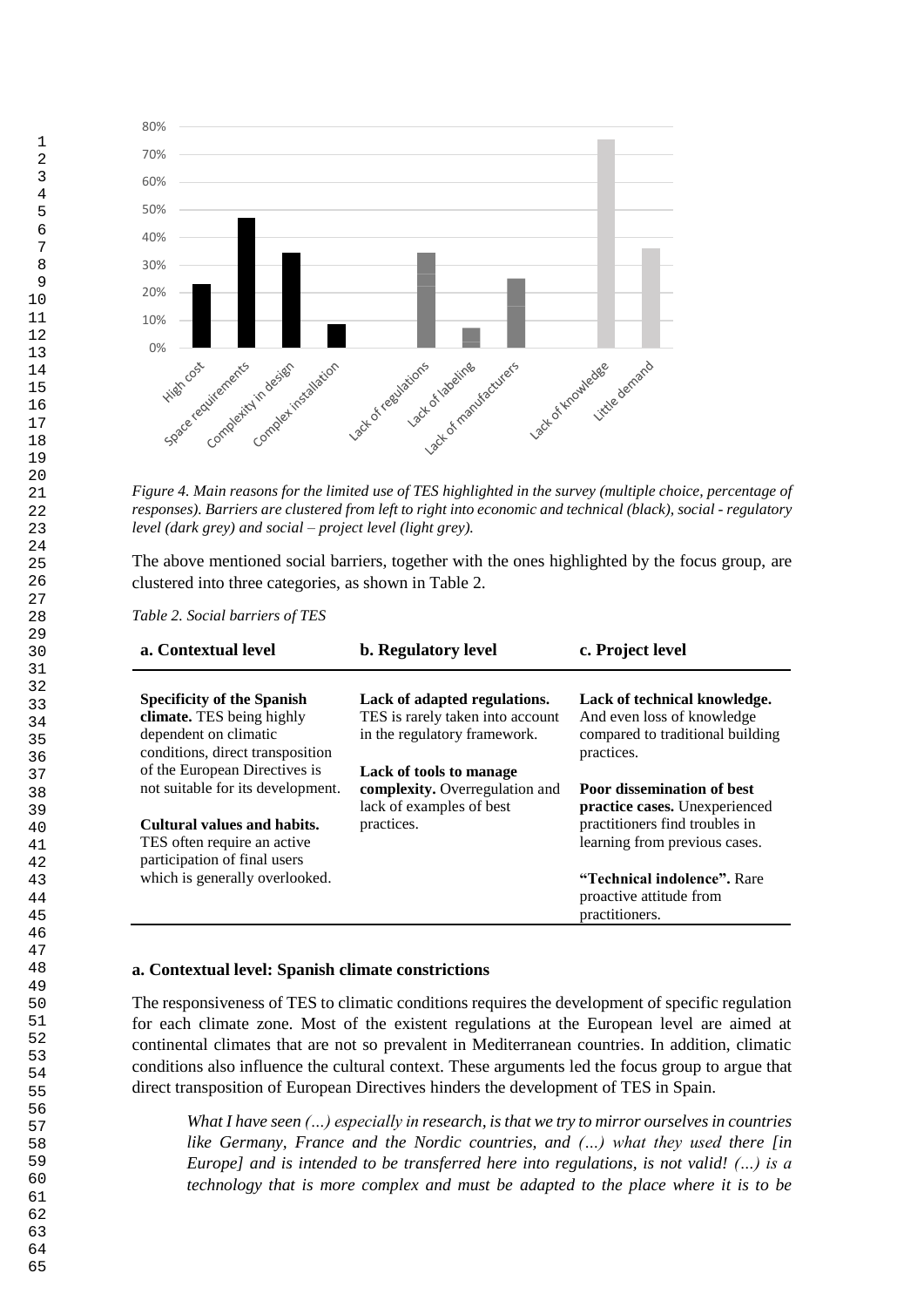*implemented, so it must be in the design from the beginning. Because what is valid here [Barcelona] is not valid in Perpinyà or Lleida! This is the issue. (P8)*

Another contextual factor that is often disregarded is the cultural. occupants and their life styles and habits are rarely taken into account in design and construction phases. This is relevant when TES are used in a project, as the performance of TES often depend, as other so called passive systems, on the active participation of users in its management. This is the case, for instance of Trombe walls and greenhouses. Such implication is becoming less common in our postmodern societies.

*Trust in foreign models? No way! The Mediterranean is the Mediterranean, and so it has always been said. It is true that we are changing as a society: I also have children who do not pull the blinds. (P4)*

### **b. Regulatory level**

At the regulatory level, the lack of specific regulations was highlighted as one of the main barriers for TES both in quantitative and qualitative methods. For example, the regulation fixes minimum values for thermal transmittance of building envelopes, but it does not give any indication for thermal inertia. It just mentions that it should be taken into account in calculations. The professionals claim that there is lack of guidelines for the use of TES, especially in bioclimatic strategies where TES is not part of an industrialised product.

*The one who bets on it must be highly motivated. For sure. Someone who knows the technology, who trusts it, and to whom it appeals in some way. And for it to spread, we need success stories. (P4)*

Successful cases, which are currently rare and badly communicated according to the focus group, are regarded as an effective tool to deal with the complexity of TES technologies and provide robust guidance for their use. In this sense, a more active role of the administration in providing simplified and adapted standards and examples is requested, as it has been done in northern European countries.

### **c. Project level**

As mentioned before, regarding social barriers, professionals have put the emphasis on the lack of knowledge among practitioners. Many professionals are reluctant to use TES in their projects due to their unfamiliarity with these technologies. They tend to believe that using TES will be a constraint on their choices in terms of space use and compatible construction systems.

*(...) I believe that due to ignorance. And because you think: it will limit me, now I need a mass of I don't know how many cubic meters, and weight, I don't know how much storage, near to the windows, a dark pavement, some dampers, an opaque part in the facade... but the few cases that exist, they're delighted. The comfort they have: a natural comfort. (P6)*

Lack of knowledge on TES and related technologies was also the main barrier identified in the survey when asked directly. But not only this, the survey also tested the actual knowledge on TES of the respondents. The participants were asked to identify TES technologies among a list of nine energy solutions. Most of the respondents successfully sorted the TES technologies, however, it is noticeably that this was one of the questions with the lowest number of answers, as only 50% of the people that undertook the questionnaire answered this question. The results are presented in Figure 5, 90% of the respondents adequately classified between five and eight of the technologies on the list and just 5% managed to sort them all out properly.

Among the TES technologies listed, the most familiar was thermal inertia of walls which was identified with TES by 83% of the respondents. Similarly, thermal stores and inertia reservoirs in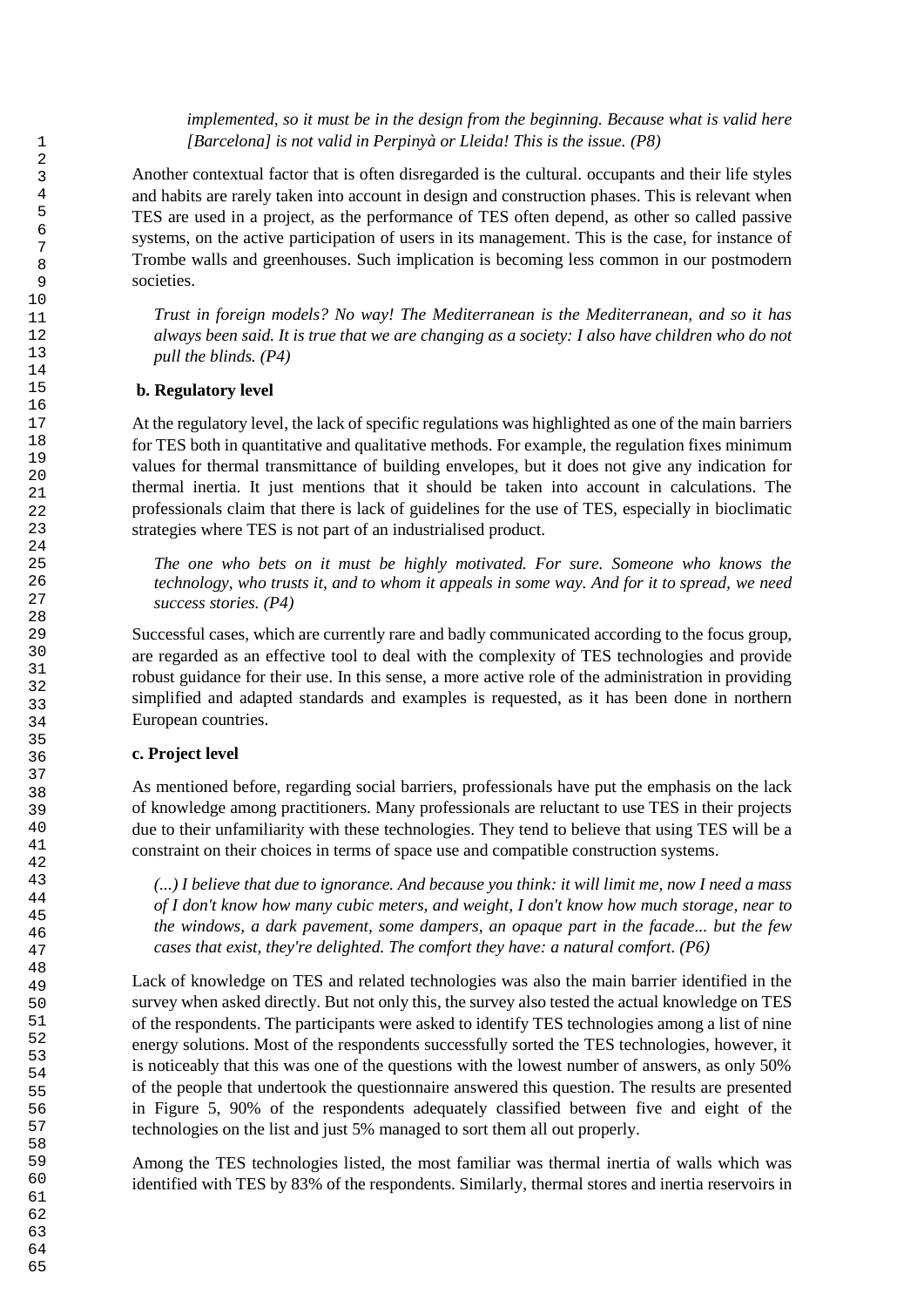heating systems were identified as TES by 73% and 66% respectively. The TES technology which respondents had more difficulties in identifying was the electric boiler. Less than 15% of the respondents identified other kind of technologies as TES. Only two respondents mistook gas tanks for TES. More confusion was found for solar panels, which were identified as TES in 24% of the cases, probably because they are installed together with thermal stores in most of the cases.



*Figure 5. Energy solutions matched with TES. Note: Actual TES technologies shown to the right and with dotted line. Source: on TES awareness, 2018.* 

Using the correctly identification of these technologies as a new variable, a higher level of knowledge was observed between professionals who had taken some training in energy efficiency (mean 6.6) than between those who had not (mean 5.8). In relation to the professional profile, results show a higher knowledge among energy advisors and architects, with a mean of 7.6 and 6.8 respectively.

These results reinforce the general feeling that the concept of TES is not well known by professionals, even by those who are familiar with other technical concepts related to energy efficiency of buildings, such as  $nZEB^2$ . This is considered to be a major barrier for TES implementation. The immaturity of some of the TES technologies, like the use of PCM in active or passive systems may explain, in part, this situation. A greater dissemination of their potential performance, especially at long-term, is needed.

Lack of knowledge is closely related to training shortcomings. The poor dissemination of success and best practice cases does not help to consolidate experiential knowledge, which is considered more valuable than theoretical learning.

 Indeed, this was tested in the survey. Most of the respondents (80%) claimed to be familiar with the concept of nZEB and the results indicated that they actually are, as their definitions matched with the ones from international institutions such as the Energy Department of EUA and the EPDB (EPBD, 2010/31/EC).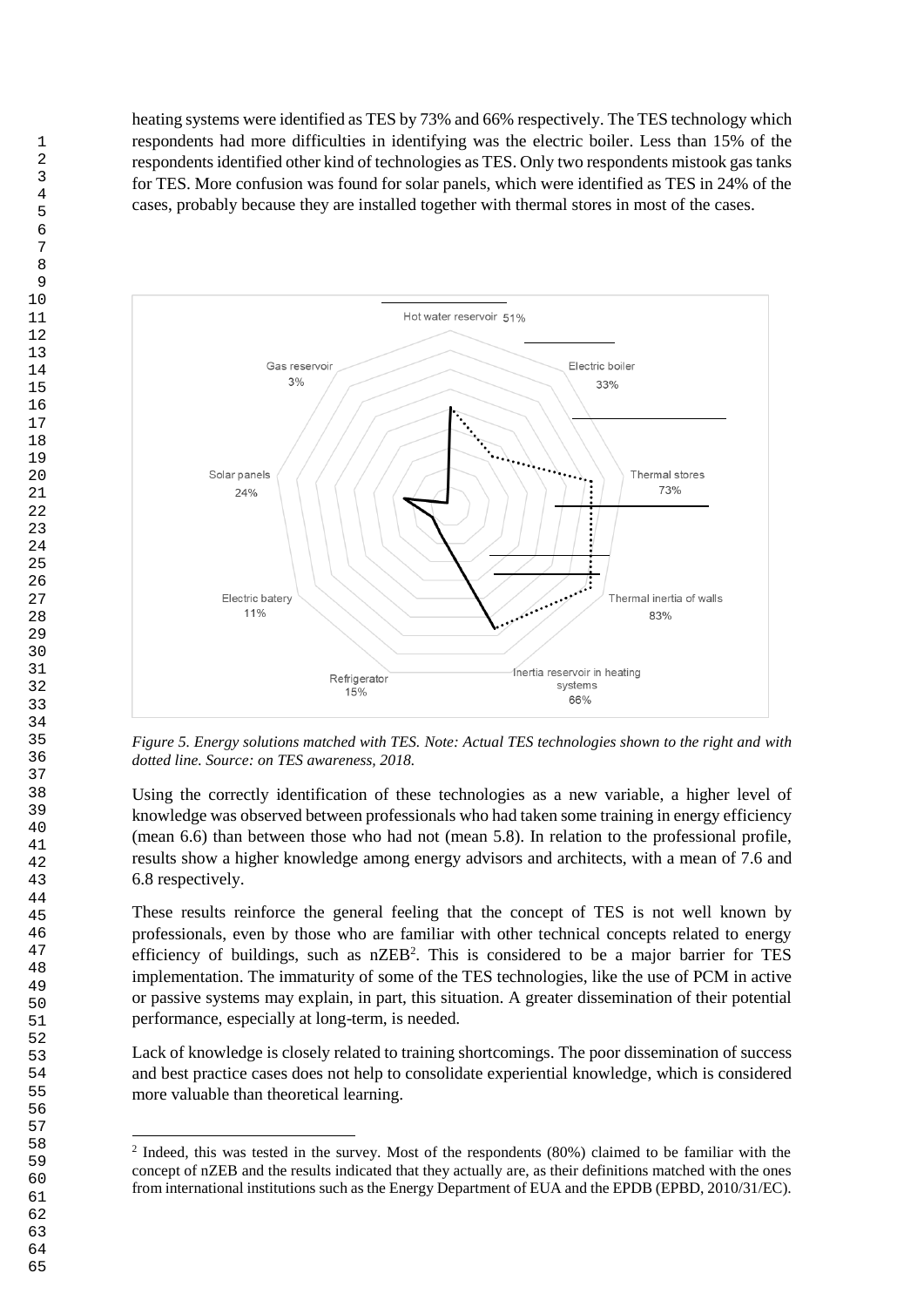*(...) the training of practitioners does not fit... (...) we know that these technologies exist but then when it comes to explaining exactly how to design and set some design parameters… this is where the challenge arise. (P7)*

Widespread inexperience on the part of professionals is an even more important barrier when the most reliable source of information for them is their own colleagues. In the survey, the respondents admitted to trust preferably on their own experience or the experience of their colleagues when it comes to decision making. Other sources of guarantee reported were independent certification labels and manufacturer's guarantees. Regarding the usefulness of ecolabels, opinions were divided between the 45% of the respondents believing that they are relevant and the 30% with a negative perception of them.

Another aspect was highlighted. Some experts argued that besides lack of regulations and training there is a sort of "technical indolence" among professionals, that is, low motivation in having a proactive attitude.

*(...) motivation. Obviously it is closely related to consciousness. I have to do it, I don't have to wait for the authority, the administration, the practitioner or my head to make me do it. Why am I not motivated? (P6)*

# **5. Conclusions**

Thermal energy storage (TES) is a term clustering a wide range of technologies with different applications and different market acceptance. Thus, they are rarely considered as a unity outside the academia. The fact that only half of the surveyed answered the questions related to the identification of TES technologies is evidence that professionals are not familiar with this terminology despite having made use of some of these technologies in their projects. The results also showed that even the professionals familiar with TES, are not always capable to identify this family of technologies, which proves that the meaning of the term TES is not clear yet. These findings are even more significant when taking into account the biased sample: most of the respondents were interested in energy efficiency but showed difficulties identifying TES.

Indeed, it seems to be a consensus that one of the main barriers for TES implementation is the lack of knowledge about these systems. The principles of thermal storage were included in several of the vernacular technologies for environmental control, such as massive walls, but this knowledge is lost in mainstream building practices. A clear commitment is needed from the practitioners, which translates into first, considering TES as a viable alternative for their projects and, second, engaging in continuous training aiming at the recovering of those traditional good practices that are being lost.

The lack of regulations might be one of the reasons why the professionals are not doing much effort in mastering this issue. In this sense, the role of the administration is key in promoting both demand and prescription of TES technologies. A clear roadmap setting building energy efficiency objectives is missed. It should be aimed at the coordination of the efforts made at local, regional and national level.

Finally, a further key issue to consider is the transversal role of training. It should not only be aimed at disseminating knowledge of the technologies themselves but also at promoting awareness among all the actors involved: from the users to the administration and the technicians. Specifically, when talking about the training of the practitioners who are to prescribe these technologies, the role of the university is stressed. It is understood that the university should be the platform providing general and basic knowledge of the discipline, but it should also promote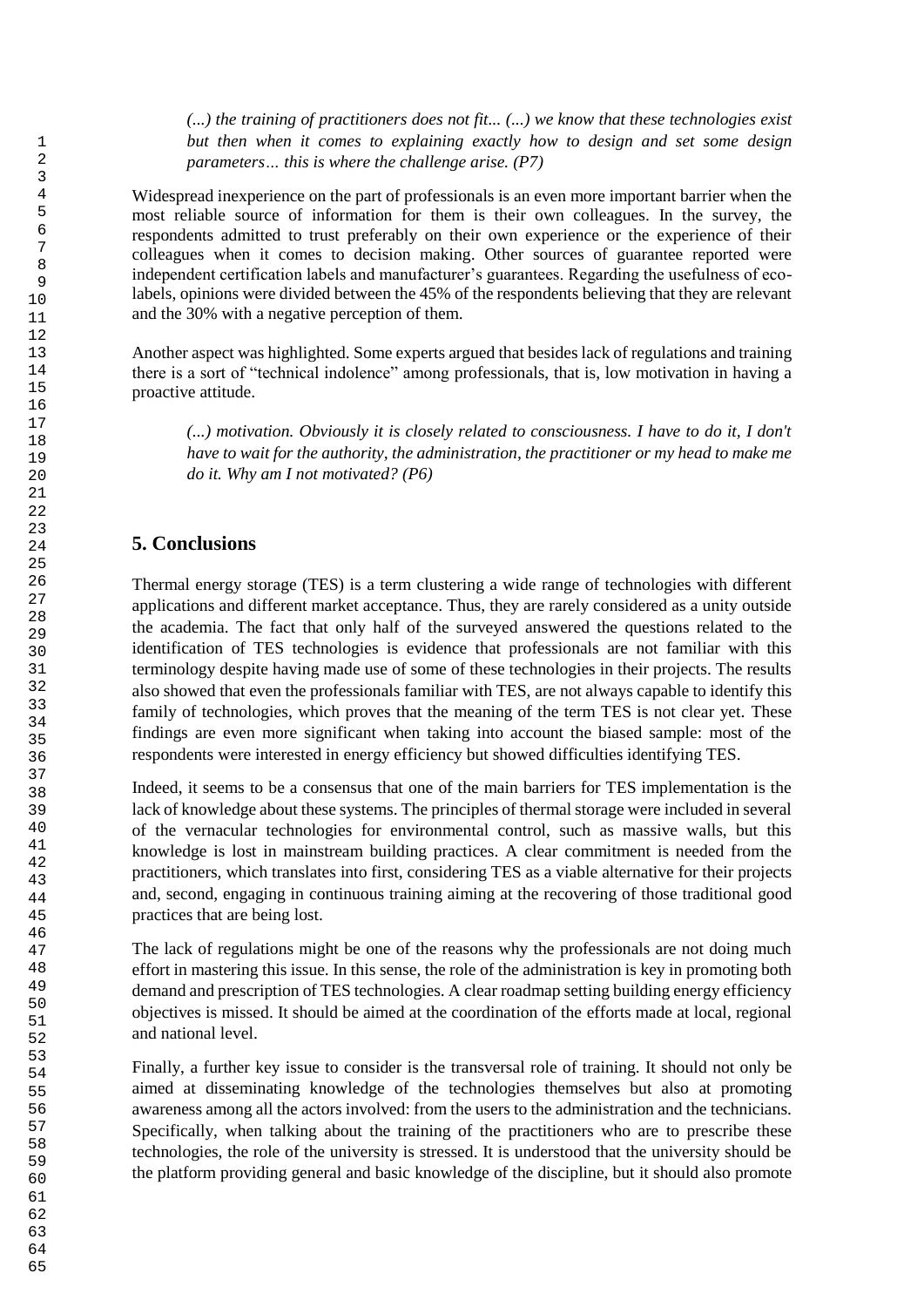the acquisition of practical experience which complements such knowledge. This experience must also be combined with more competence-based training, including teamwork learning, business vision and communication skills.

What is the future of TES in buildings? Different factors will play in favour of its consolidation. First, those related to the technology itself, such as durability or simplicity of application together with a lower cost. A second set of factors will be those related to the prevalent and specific social and economic structure in each area. Dominant cultural values and lifestyles, as well as climate conditions, play a key role encouraging the adoption or not of new technologies. Finally, the part played on an individual level cannot be neglected: personal values and interactions with the environment will promote certain energy efficient solutions in front of others. The prevailing pattern based on seeking short term results and a materialistic understanding of well-being play against a more wide-spread adoption of TES technologies in buildings. Authors would like to stress the prevalent individual social values over collective and long-term perspective, the first ones are based on self-interest well-being and getting immediately our (sometimes material) goals, without contemplating any possible individual endeavour in order to get a collective and long-term well-being, more sustainable in all dimensions to be considered: environmental, economic and social. Awareness on the part of all the stakeholders involved can be a catalyst helping towards a successful TES implementation.

# **Acknowledgements**

This study was supported by the *Ministerio de Economía y Competitividad* (MINECO) and the *Universitat Rovira i Virgili* (URV) (FJCI-2016-28789). The authors would like to acknowledge financial support from the Spanish Ministry of Economy and Competitiveness ENE2015-64117-C5-2-R and ENE2015-64117-C5-3-R (MINECO/FEDER, UE), RTI2018- 093849-B-C32 and RTI2018-093849-B-C33 MCIU/AEI/FEDER, UE and CTQ2016-77968 (MINECO/FEDER) and the *Agencia Estatal de Investigación* (BIA2017-88401-R). The authors would like to thank the Catalan Government for the quality accreditation given to their research groups (2017 SGR 118, 2017 SGR 1758 and 2017 SGR 1125). The authors acknowledge the support from COAC and CAATEEB for the field work needed for this research.

# **References**

- [1] A. Calderón, C. Barreneche, K. Hernández-Valle, E. Galindo, M. Segarra, A.I. Fernández, Where is Thermal Energy Storage (TES) research going? A bibliometric analysis, Sol. Energy. (2019).
- [2] Sandia National Laboratories, DOE Global Energy Storage Database, (2019). https://www.energystorageexchange.org/ (accessed July 30, 2019).
- [3] A. Gutierrez, L. Miró, A. Gil, J. Rodriguez-Aseguinolaza, C. Barreneche, N. Calvet, X. Py, A.I. Fernández, M. Grágeda, S. Ushak, Others, Advances in the valorization of waste and by-product materials as thermal energy storage (TES) materials, Renew. Sustain. Energy Rev. 59 (2016) 763–783.
- [4] International Renewable Energy Agency (IRENA), Innovation outlook thermal energy storage, (2020). https://www.irena.org/-/media/Files/IRENA/Agency/Publication/2020/Nov/IRENA\_Innovation\_Outlook\_TES\_ 2020.pdf.
- [5] J.U. FCH, Commercialisation of energy storage in Europe. Final Report, 2015.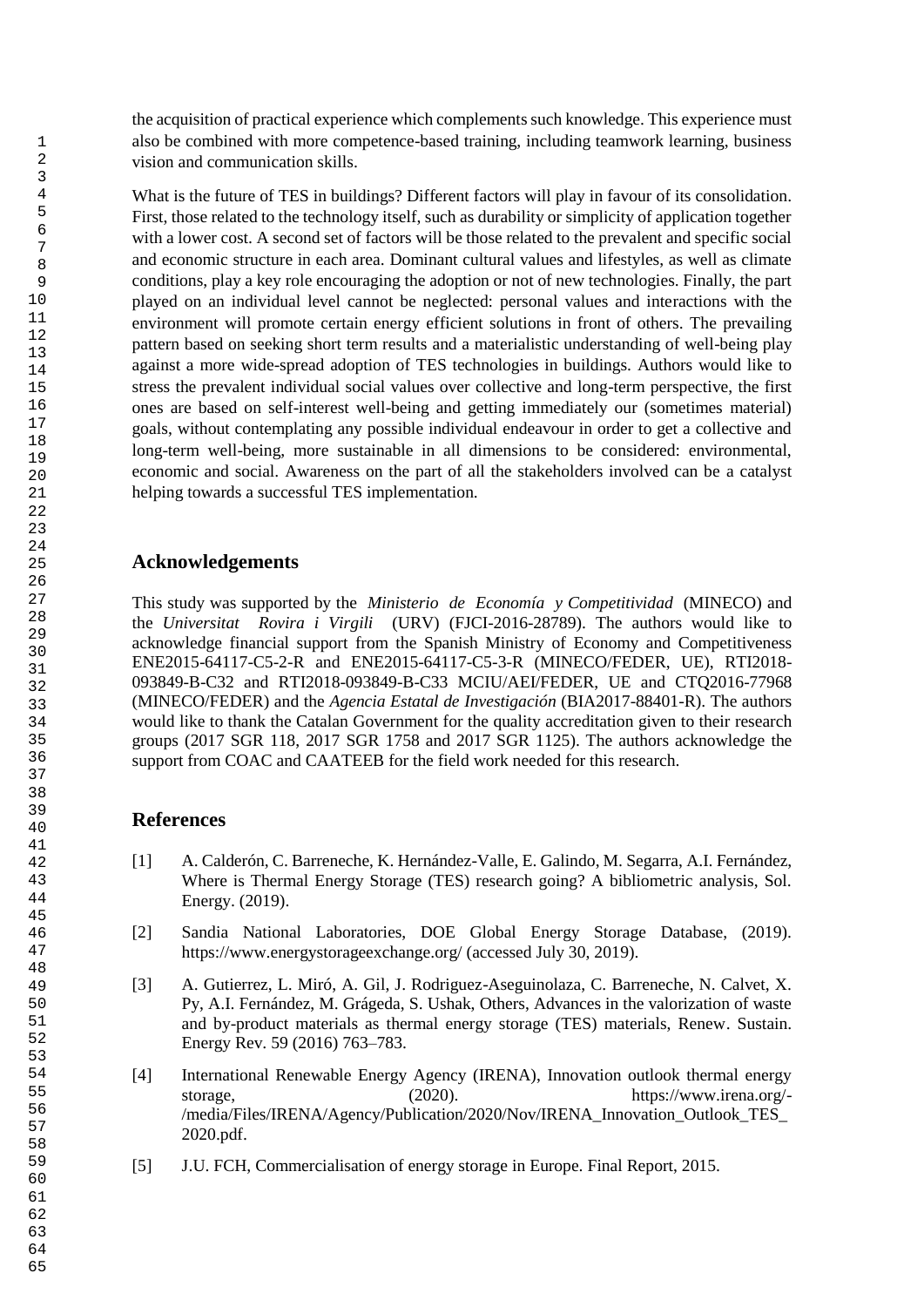- [6] M.C. Lott, S.-I. Kim, C. Tam, D. Houssin, J.F. Gagné, Technology roadmap: energy storage, Int. Energy Agency (IEA), Fr. (2014).
- [7] IEA, Energy Efficiency 2019, Paris, France, 2019. https://www.iea.org/reports/energyefficiency-2019.
- [8] IDAE, Studies, reports and statistics, (n.d.). https://www.idae.es/en/studies-reports-andstatistics.
- [9] L. Navarro, A. de Gracia, S. Colclough, M. Browne, S.J. McCormack, P. Griffiths, L.F. Cabeza, Thermal energy storage in building integrated thermal systems: A review. Part 1. active storage systems, Renew. Energy. 88 (2016) 526–547. doi:10.1016/j.renene.2015.11.040.
- [10] L. Navarro, A. de Gracia, D. Niall, A. Castell, M. Browne, S.J. McCormack, P. Griffiths, L.F. Cabeza, Thermal energy storage in building integrated thermal systems: A review. Part 2. Integration as passive system, Renew. Energy. 85 (2016) 1334–1356. doi:10.1016/j.renene.2015.06.064.
- [11] B.K. Sovacool, What are we doing here? Analyzing fifteen years of energy scholarship and proposing a social science research agenda, Energy Res. Soc. Sci. 1 (2014) 1–29.
- [12] B.K. Sovacool, Diversity: energy studies need social science, Nat. News. 511 (2014) 529.
- [13] P. Devine-Wright, S. Batel, O. Aas, B. Sovacool, M.C. LaBelle, A. Ruud, A conceptual framework for understanding the social acceptance of energy infrastructure: Insights from energy storage, Energy Policy. 107 (2017) 27–31. doi:10.1016/j.enpol.2017.04.020.
- [14] S. D'Oca, A. Ferrante, C. Ferrer, R. Pernetti, A. Gralka, R. Sebastian, P. op 't Veld, Technical, Financial, and Social Barriers and Challenges in Deep Building Renovation: Integration of Lessons Learned from the H2020 Cluster Projects, Buildings. 8 (2018) 174. doi:10.3390/buildings8120174.
- [15] S. Hu, D. Yan, S. Guo, Y. Cui, B. Dong, A survey on energy consumption and energy usage behavior of households and residential building in urban China, Energy Build. 148 (2017) 366–378. doi:10.1016/j.enbuild.2017.03.064.
- [16] S. Halbe, B. Chowdhury, A. Abbas, Mitigating Rebound Effect of Demand Response using Battery Energy Storage and Electric Water Heaters, in: 2019 IEEE 16th Int. Conf. Smart Cities Improv. Qual. Life Using ICT IoT AI, 2019: pp. 95–99. doi:10.1109/HONET.2019.8908081.
- [17] J. Barnett, K. Burningham, G. Walker, N. Cass, Imagined publics and engagement around renewable energy technologies in the UK, 1 (2012) 36–50. doi:10.1177/0963662510365663.
- [18] S. Owens, L. Driffill, How to change attitudes and behaviours in the context of energy, Energy Policy. 36 (2008) 4412–4418. doi:10.1016/j.enpol.2008.09.031.
- [19] R. Wüstenhagen, M. Wolsink, M.J. Bürer, Social acceptance of renewable energy innovation: An introduction to the concept, Energy Policy. 35 (2007) 2683–2691.
- [20] L. Gooding, M.S. Gul, Enabling a self-sufficient energy efficient retrofit services sector future: A qualitative study, Energy Build. 156 (2017) 306–314. doi:10.1016/j.enbuild.2017.09.072.
- [21] Instituto Nacional de Estadística (INE), Publicaciones de construcción de edificios (licencias municipales de obra), (n.d.). https://www.mitma.gob.es/informacion-para-elciudadano/informacion-estadistica/construccion/construccion-de-edificios/publicacionesde-construccion-de-edificios-licencias-municipales-de-obra.